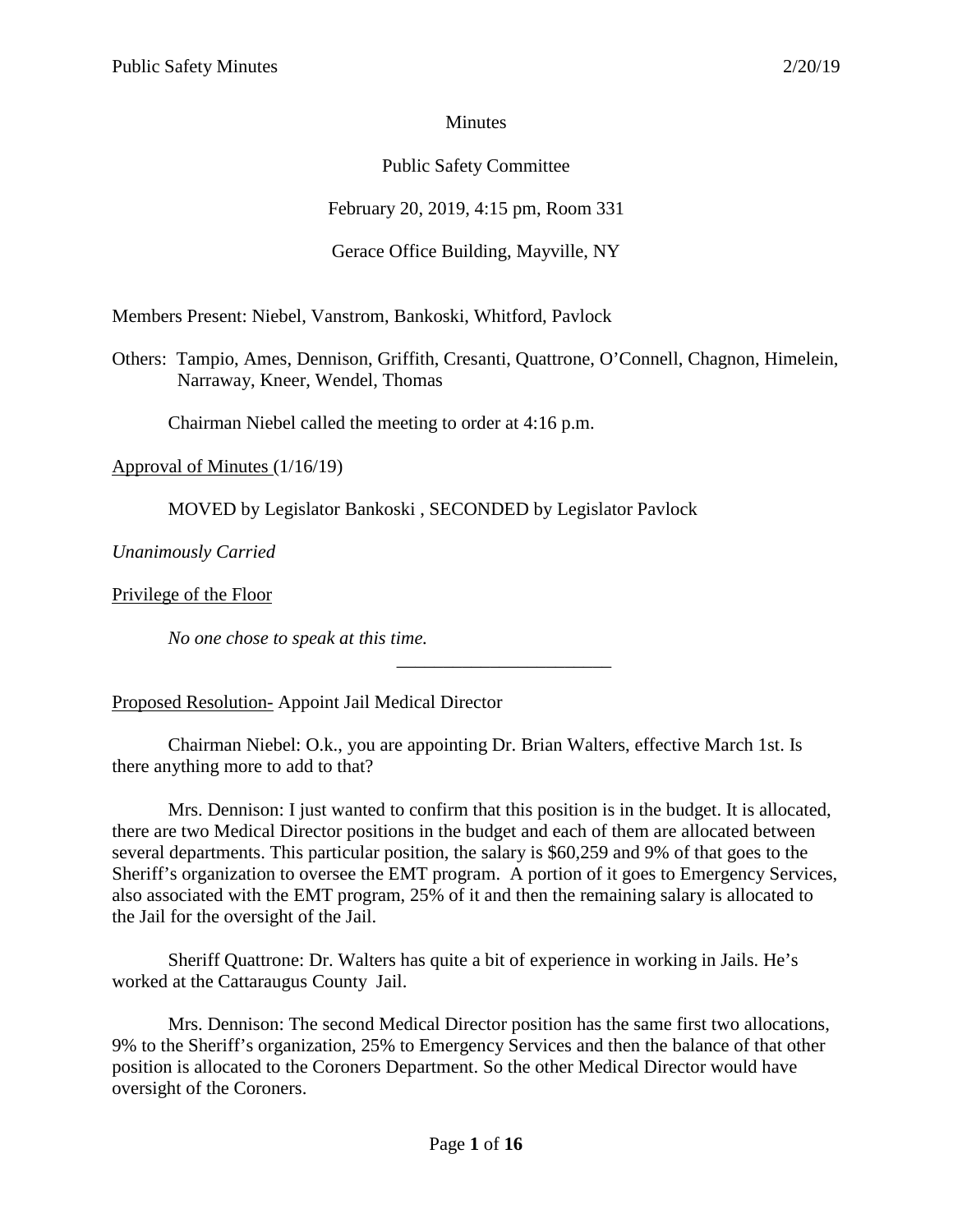Chairman Niebel: Do we have someone in place for the second Medical Director?

Mrs. Dennison: I know that there is someone in mind, has he been officially appointed, I don't know.

Chairman Niebel: Any questions? All those in favor?

### *Unanimously Carried*

Proposed Resolution- Authorize Fire Service Loan to Findley Lake Fire Department

Mr. Griffith: So the revolving loan fund is a great program the County has and we quite often loan different amounts of money out of that. If we loan up to \$50,000, we do not have to have legislative approval and Findley Lake is going to purchase a new tanker and they are borrowing \$100,000. Their paperwork was all in order, cleared through all the legal hurdles and everything and I would recommend that this be accepted. This is a great way for a fire department to upgrade their equipment and for the County to assist with the money that sits in the revolving loan fund.

Chairman Niebel: Any questions for John?

Legislator Pavlock: How does the revolving fund work?

Mr. Griffith: Monies were put aside years ago when we had the tobacco settlement money and it sits as a line item in the budget for the revolving loan. So a department decides they want to borrow from the loan fund, the interest is set by the Finance Department and it's usually about what the County can borrow money for and correct me if I'm wrong, anybody that knows this, so they would apply through our office. It's pretty formal thing. You would submit your application for your loan, of course your reason why, along with your operating budget for your fire department and then let's say resolutions from your department to borrow the monies and then from there the process moves. It goes through a resolution, it goes to the Law Department, and it goes back through. If it's less than \$50,000, it can be given as a fire (*cross talk)*. It's been used in the past for things like radio's, equipment, different things, power stretchers, things like that that has been used for and it's worked out really, really, well for it. This is the first one that I have been involved with for this much money but I know that it has been done like this in the past for amounts over \$50,000. It's set up on a five year pay back, annual payments.

Chairman Niebel: Is this a no interest loan?

Mr. Griffith: No, there is an interest rate on it. I can't remember the exact documents. It usually is the same amount of money that the County could borrow monies for.

Legislator Vanstrom: *(Inaudible-cross talk)*

Mr. Griffith: Yeah, it's like – Kathleen, do you know what the rate is?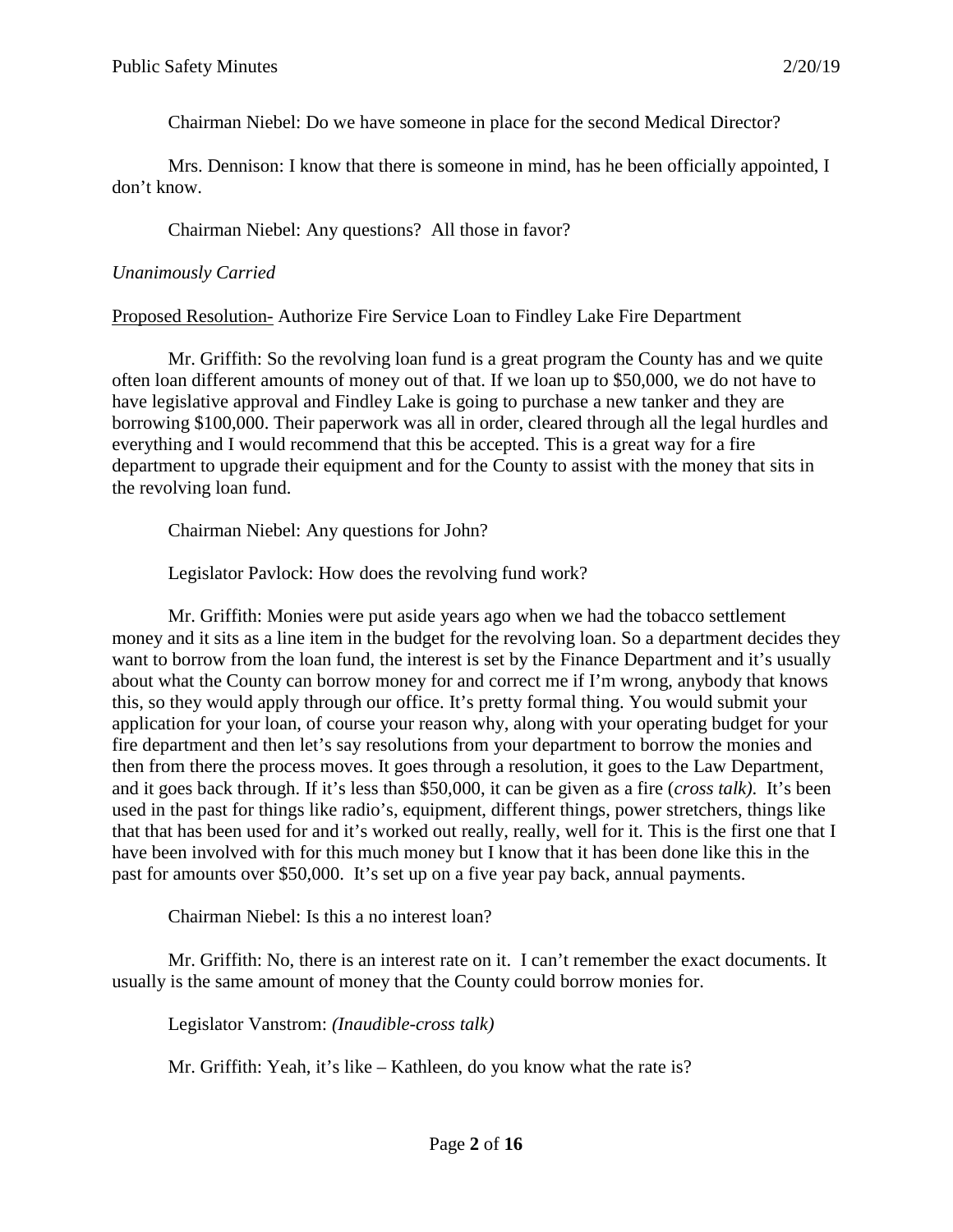Chairman Niebel: Kathleen, just a rough estimate of what the interest rate might be.

Mrs. Dennison: I do not know what the rate is but the Fire Service Loan Department does have an interest earnings revenue line, \$8,700 expected revenue in 2019.

Legislator Pavlock: And that is based on how many loans? Now that is what is expected all together?

Chairman Niebel: Offhand do you know how much is in the revolving fund for that?

Mrs. Dennison: I don't but I'm about to look.

Mr. Griffith: I would say around \$400,000. Let's see how close I am.

Chairman Niebel: We're not going to hold you to that.

Mr. Griffith: I know, but I try and keep track. I think there is like four loans right now. East Town, Ashville – I can get that for the committee.

Chairman Niebel: While Kathleen is checking that out, David, you have talked to the Findley Lake Fire Department? This is a 3,000 gallon tanker they obviously need otherwise they wouldn't be asking.

Legislator Himelein: Yeah, the tanker I bought back in 1978.

Chairman Niebel: It's time for a new one.

Legislator Himelein: Yes, it's time for a new one. It's well beyond its useful life.

Chairman Niebel: Just a quick question. How is the Findley Lake Fire Department doing as far as membership? I guess what I am getting at is, have you thought about – you're next to Mina and you're also next to Panama. They have tankers as well right?

Legislator Himelein: Well, we're not next to Panama, no. Clymer and Sherman.

Chairman Niebel: Right, Clymer and Sherman. Of course, if there was mutual aid you'd call them.

Legislator Himelein: Yeah absolutely, that's a given.

Chairman Niebel: But this is something that Findley Lake Fire Department has looked at.

Legislator Himelein: Yeah. We can do it with our own, when we do have a fire, mutual aid, and our own fire, you know.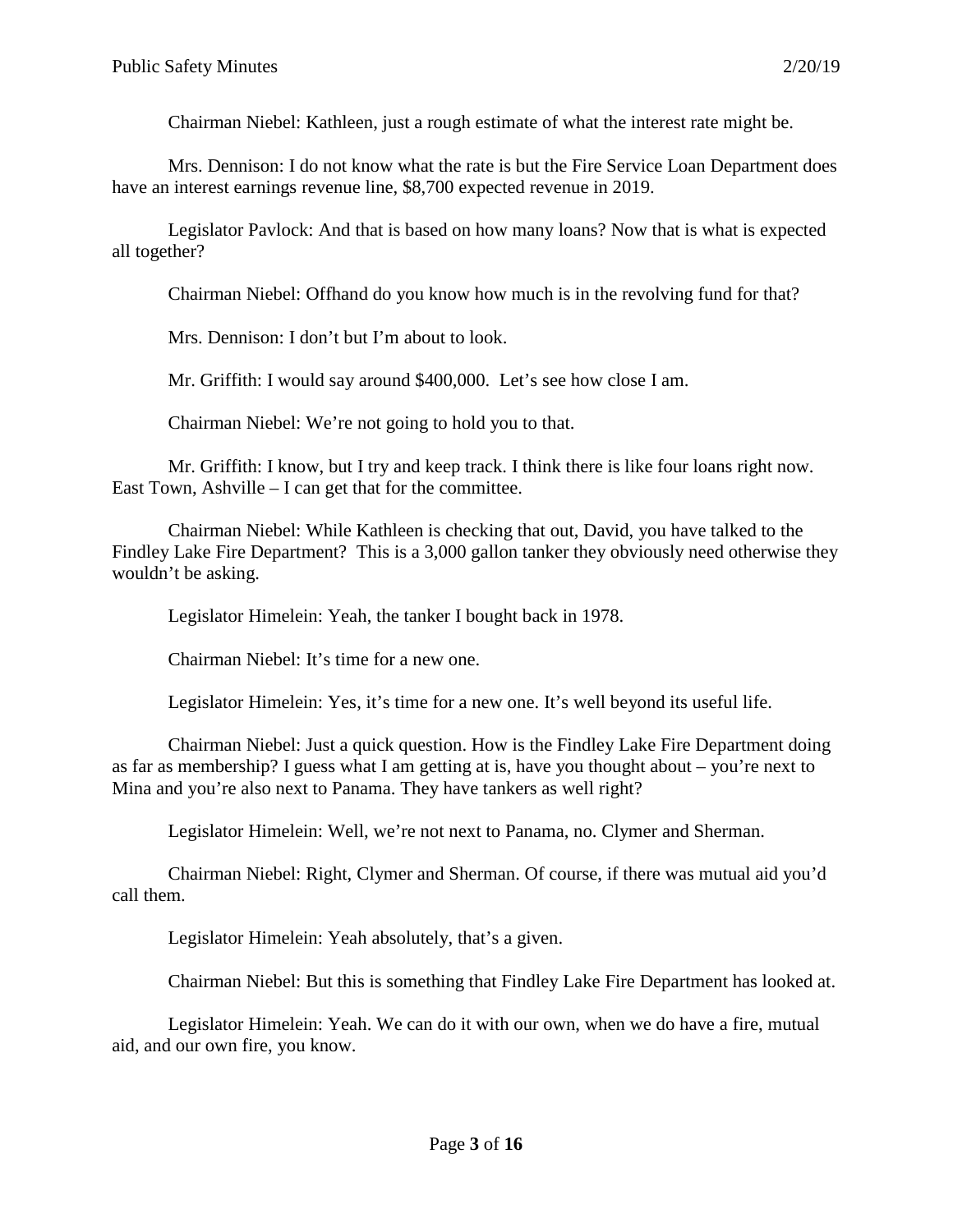Chairman Niebel: This is just a general question, I guess John, but things like this, loans that come up through the revolving loan, do they come before the Fire Advisory Board?

Mr. Griffith: Yes they do.

Chairman Niebel: O.k, you guys discuss it there.

Mr. Griffith: We go to the Loan Committee first Terry, and then from the Loan Committee it would go to the complete Fire Advisory Board if it's under \$50,000 and if it's over that, it comes here.

Chairman Niebel: Have your discussed it at the Fire Advisory Board?

Mr. Griffith: Oh yeah, this has cleared everything through the whole process to get to you tonight.

Chairman Niebel: O.k, and they are in favor of it?

Mr. Griffith: Yes.

Chairman Niebel: O.k., that's the major question I had. Any other questions for John or Dave?

Mrs. Dennison: Mr. Chairman, right now we have loans outstanding that are to be repaid to the County are \$150,651 and there are a variety of fire departments.

Chairman Niebel: East Town of Dunkirk and etc..

Mrs. Dennison: West Dunkirk, City of Dunkirk, and others.

Chairman Niebel: West Town John, not East Town.

Mr. Griffith: East Town had one. They must have paid theirs off.

Chairman Niebel: And the interest will – is what the County would ordinarily get as far as interest?

Mr. Griffith: It's my belief, yes.

Chairman Niebel: Any other questions of either David or John?

*Unanimously Carried*

Proposed Resolution- 2017 Hazardous Materials Grant Program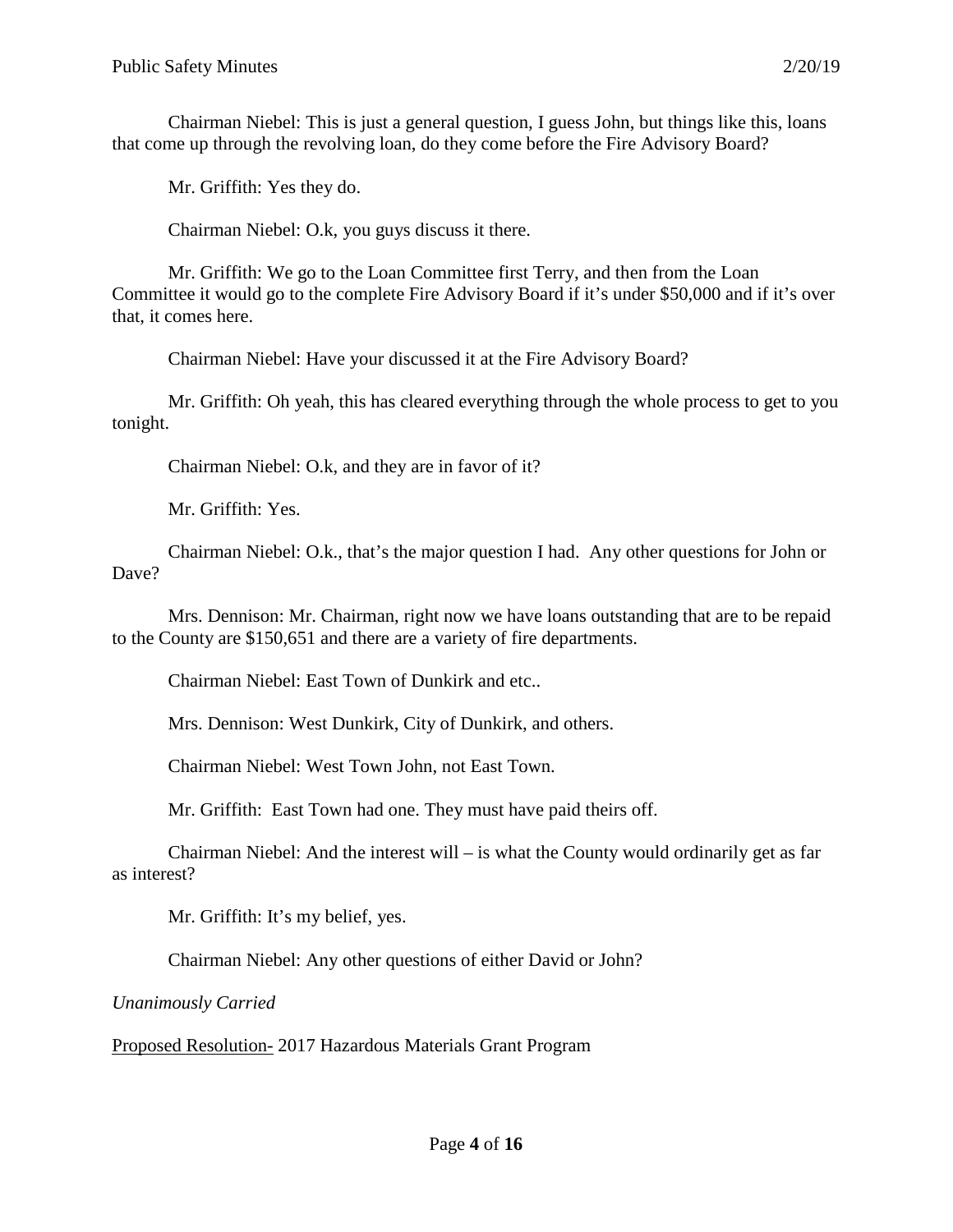Mr. Griffith: These are just monies that we have in the grant program. The monies are there. There is no local share to this. This is monies to be moved from the grant program to be able to be spent.

Chairman Niebel: For \$6,000.

Mr. Griffith: Yeah, it's part of a \$94,000 grant. It's set up now to move the money in and move the money out at the same time.

Chairman Niebel: Any questions?

*Unanimously Carried*

Proposed Resolution- Fiscal Year 2018 Hazardous Materials Emergency Preparedness (HMEP) Grant Program

Mr. Griffith: This is the same thing. Another Haz Mat grant and this is the same thing, to move the money in and then move the money out.

Chairman Niebel: Any questions?

#### *Unanimously Carried*

Proposed Resolution- Amend 2018 Budget for Year End Reconciliations – Emergency Services

Mr. Griffith: This is just the balancing of our accounts at the end of the year. To run the budget the way we did and to come within \$26,000, I mean, we had money in the budget, we didn't go over budget. It's just a matter of leveling out the budget to come where we're at.

Chairman Niebel: Any questions?

*Unanimously Carried*

Proposed Resolution- Amend 2018 Budget for Year End Reconciliations – Probation

Mr. Narraway: This resolution to adjust the amounts for the year end reconciliation for our budget.

Chairman Niebel: Tom, it's for \$21,627, all within your budget.

Mr. Narraway: Yes.

Chairman Niebel: Any questions?

*Unanimously Carried*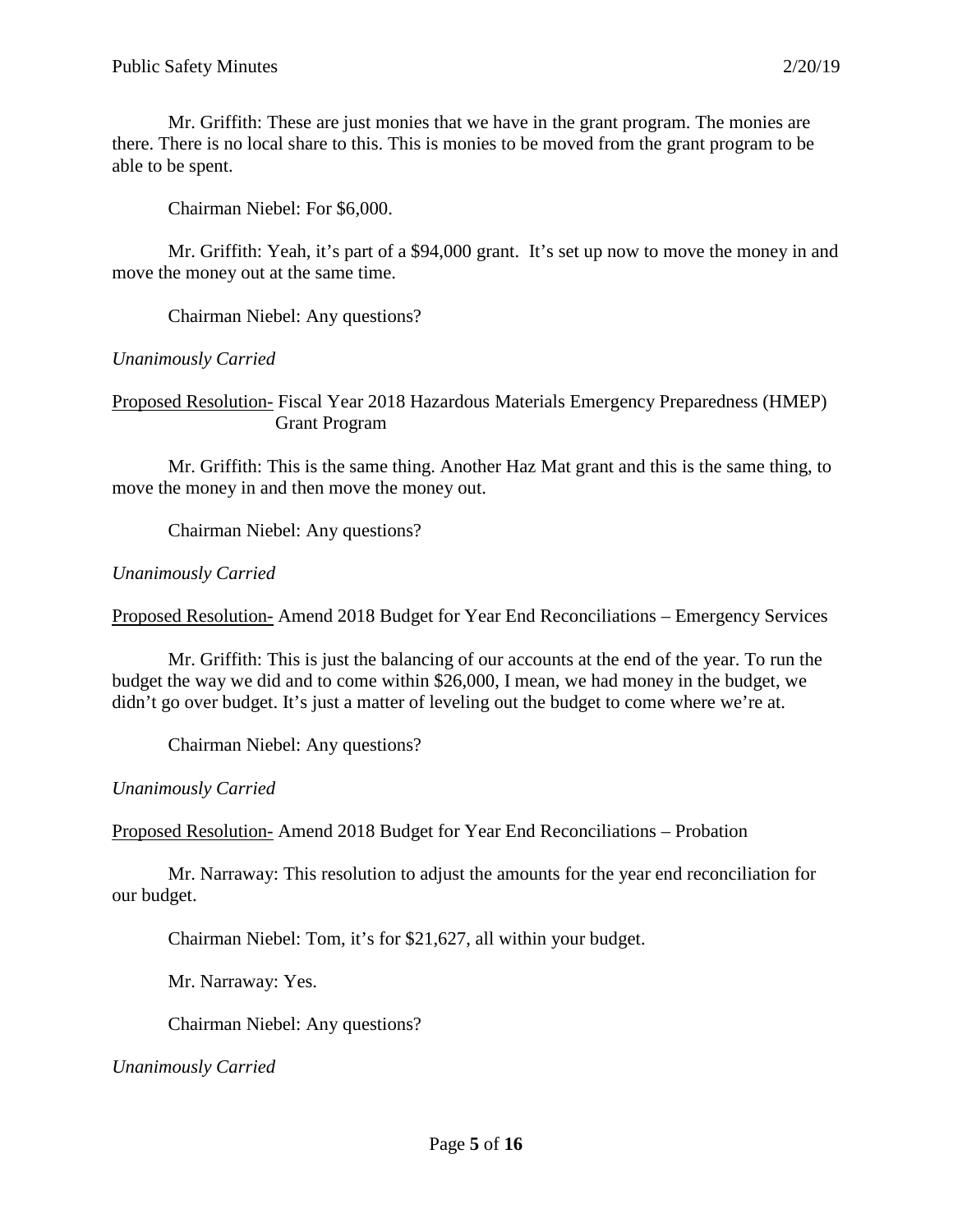Proposed Resolution- Amend 2018 Budget for Year End Reconciliations – Office of the Sheriff'

Sheriff Quattrone: This is the amend our budget, to equal it out. We'll be all within our own budget. A couple of increase in the appropriations by decreasing our appropriations to balance.

Chairman Niebel: So you are over in some and under in some to the tune of \$258,696.

Sheriff Quattrone: That is correct.

Chairman Niebel: I'm trying to look real quick, you probably wouldn't know but how did we do as far as overtime this year in the Jail?

Ms. Cresanti: Jail overtime, we did go over budget. I can't recall the specific amount but that did still go over budget a little bit.

Chairman Niebel: It happens quite often.

Ms. Cresanti: Yes.

Chairman Niebel: Any questions?

Legislator Pavlock: Some of the bigger items that went over were adjustments made this year to compensate that or don't –

Sheriff Quattrone: We are in the process of making some adjustments within our spending policies within the agency. I'm working on that to get that out and making sure we have a little bit more control of that.

Chairman Niebel: Anything else?

# *Unanimously Carried*

Legislature Chairman Wendel: I would just like to say congratulations. I know that Jim is coming in *(inaudible)*, but this is the first time in four years that this budget has been as low as it is, reconciliation which last year it had about four times overages from another department so, I applaud the efforts of Ms. Cresanti and her job as finance person –

Chairman Niebel: I think last year P.J., it was over a million dollars.

Legislature Chairman Wendel: One point three. Six million nine hundred thousand and one point three last 3 years so this is a great deal of effort and undertaking.

Chairman Niebel: Excellent. Nice job, thank you. Any questions?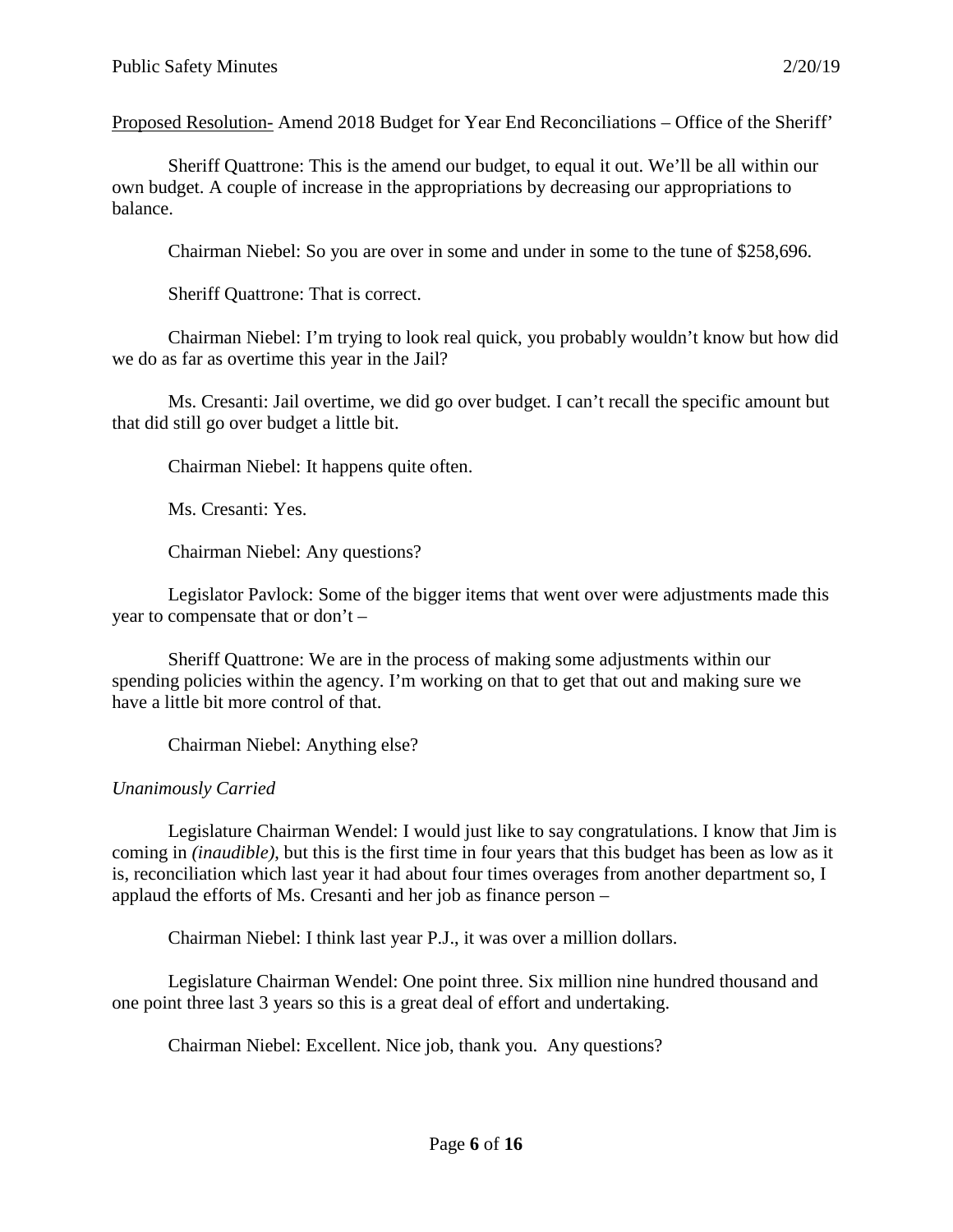## Proposed Resolution- Amend 2018 Budget for Year End Reconciliations – Assigned Counsel/Conflict Administrator

Mrs. Dennison: There is an amendment that I did very late this afternoon and I'm not sure if you have that.

Chairman Niebel: Kathleen, do you want to give us the highlights of this?

Mrs. Dennison: Yes, this Conflict Administration is the department that used to be called Assigned Counsel and for 2018, it was located in the Unified Courts organization in 19' and moving to the Legislature for oversight, but unfortunately we have kind of a recurring theme here that this department is over budget yet again by \$295,375, over budget.

Chairman Niebel: Community College Tuition?

Mrs. Dennison: No, the Conflict Administration is over budget. So the fees through the Public Defender's office, hiring outside counsel for representation to avoid conflicts of interest, that department has overspent \$295,375. So, the Unified Courts organization doesn't have any other department with sizeable budgets to cover this overage so I'm proposing that we can cover it from Community College Tuition. Community College Tuition, that line item is currently under budget, approximately \$386,000. So we're essentially borrowing that surplus from the Community College Tuition to pay off the Conflict Administration overage.

Chairman Niebel: It seems to me quite often, we have a surplus in the Community College Tuition. That might be something that we might want to take a look at in the future just as far as budgeting and stuff. But, as far as the Unified Courts, yeah, I understand that we spend more than we budgeted, again.

Legislator Bankoski: Is there some way to address that so that we're not borrowing every year?

Mrs. Dennison: Well, there is a change that is planned for 2019. We do have some additional funds available to create a Conflict Administrator and so I know that is in the 19' budget to hire that position. So that person would be assigned to administer the conflicts and that is supposed to significantly decrease the amount of money that is spent on it. Because the Conflict Administrator also will provide oversight of what is charged by the attorneys when they do the representation. Currently there is, honestly from what I am told, there is not a lot of oversight on that. Or, not somebody that is analyzing those charges and making sure they are consistent from attorney to attorney. So, there is a new program that is designed to be put in place in 2019.

Chairman Niebel: There is and plus Kathleen, a lot of the Public Defenders have now gone from part time to full time. That may help a little bit.

Mrs. Dennison: They have but we were hoping  $-1$  mean the budget for 18' was reduced because that change was implemented in 18' to increase them to full time and the idea was that it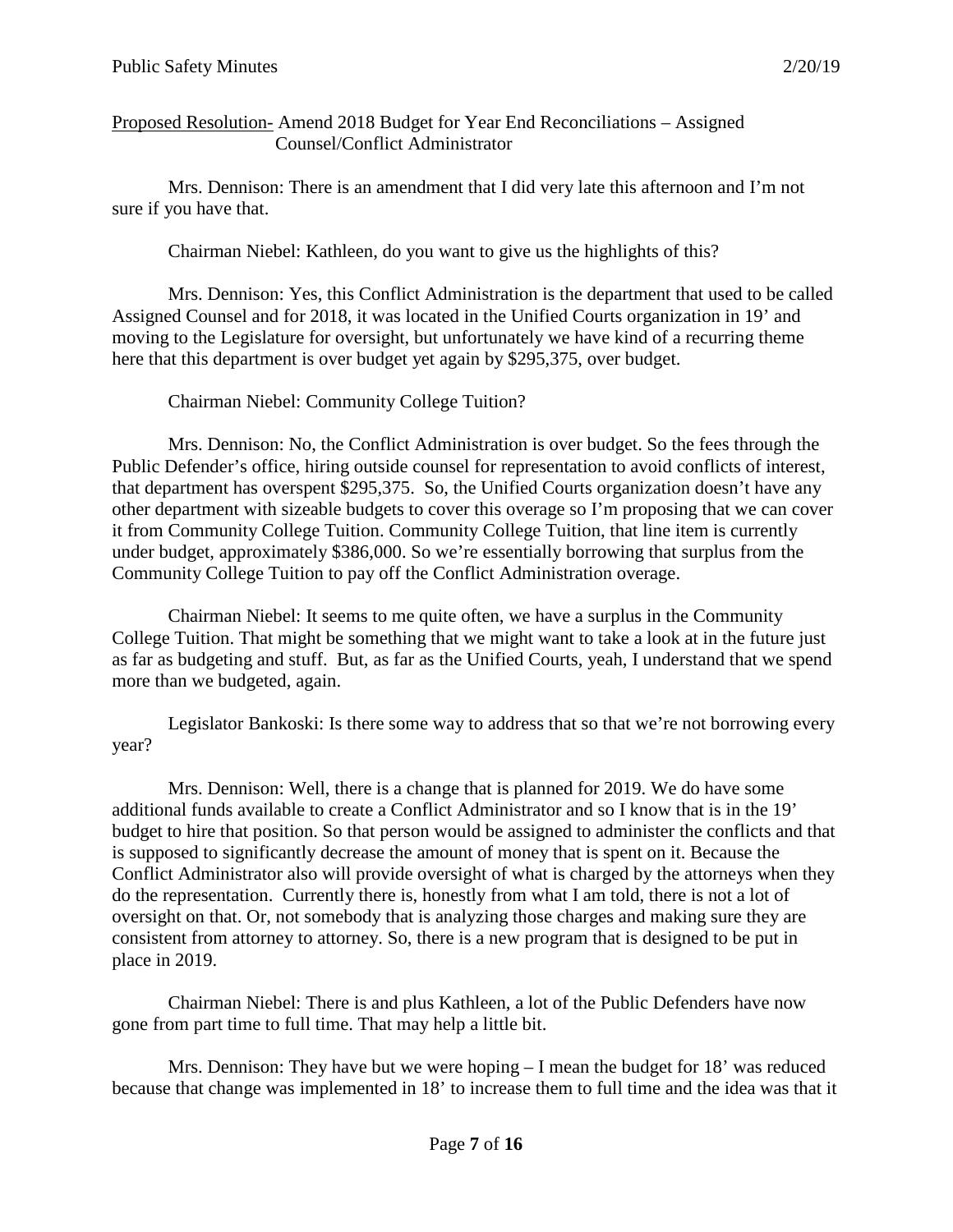would reduce the expense of the Conflict Administration but unfortunately, we did not see that happen. So those steps were taken in 18' but as I say, we are hopeful that the Conflict Administrator, having that position will alleviate the problem.

Chairman Niebel: Once it gets up and going. P.J., did you have something you wanted to say?

Legislature Chairman Wendel: One of the things that happened in this new loan, this new grant that the Public Defender's office was able to get, one of the things that they were very excited about was this new Conflict resolution, management. This is something that has plagued us for a very long time. These numbers have been astronomical. So one of the things with this loan, as Kathleen said, it's going to help get this unit established and then have a great deal of oversight than they ever have before. So, one of the things that the State was really excited about was having Chautauqua County implement this, so, I know speaking with Mr. Borrello when they first were awarded, he's been very excited and I'm sure that it's probably going to be a little easier for Kathleen to is, when they reconcile this and keep this a little bit more manageable.

Chairman Niebel: These costs should be going down, hopefully, with the Conflict Administrator.

Legislature Chairman Wendel: That's the idea and this has been something that we have been talking about for the 8 years since I've been on the Legislature.

Chairman Niebel: We have, Pierre has -

Legislature Chairman Wendel: Oh yeah it's everybody but that grant that they were awarded this year, it's going to continue on for two years, is really going to help mitigate this thing *(cross talk)…*

Legislator Pavlock: What stage of the process are we in now? Is the program set up and we people –

Chairman Niebel: We don't have a Conflict Administrator yet. That will be the next step.

Legislature Chairman Wendel: There ironing out some details. I don't know 100% where we stand with that right.

Mrs. Dennison: I don't either. I'm looking at Kathy and -

Chairman Niebel: It's in progress Dan, it's in progress.

Legislator Pavlock: I remember in our budget session we talked about it but it's been awhile.

Legislature Chairman Wendel: I'm not pushing blame. It's the State. The State usually, to get the ball rolling, we have to have contracts and our legal department looks and in fact, it was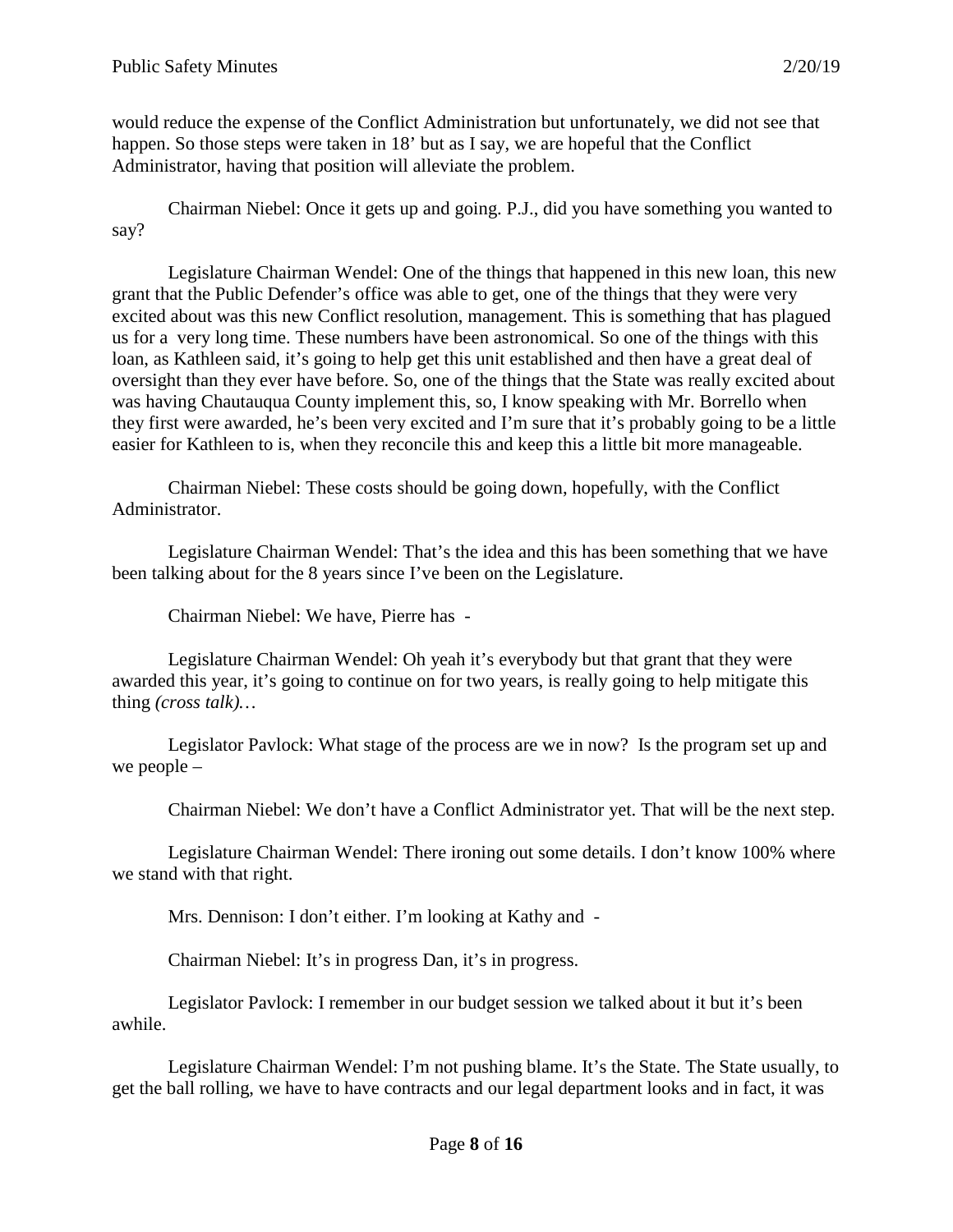brought up in January that the legal – I did talk to that personally and the legal department is now looking at it from the Office of Indigent Legal Services. So they have a part in this and they are going to review it and send it back and hopefully things get ironed out. Unfortunately it's a long process. The State is not eager to give out \$900,000.

Legislator Whitford: Funds are only released as you bring the program on line.

Legislature Chairman Wendel: I believe so. They are waiting to find all of our budgetary issues, making sure the budgets are all lined up and the expenditures, etc., so, as I talked to Ned in the first part of January, this is about 95-98% done. Now it's in the hands of the State and they are going to get back to us. That is where it was last I knew.

Legislator Pavlock: The longer we go through this year, the larger this account will get again. Once we put that in place, hopefully this will help for next year.

Chairman Niebel: But Dan, I think the problem is, a lot of these steps have to be oked by the Office of Indigent Legal Services. It's going forward but you do have to get approval from the State and different stages. O.k., thank you. Any other questions for Kathleen? Oh, we do need a motion to amend this resolution.

Legislator Vanstrom: So moved.

Legislator Whitford: Second.

Chairman Niebel: Those in favor?

## *Unanimously Carried*

Chairman Niebel: Those in favor of the resolution as amended?

## *Unanimously Carried*

Mrs. Dennison: Mr. Chairman, if I could just offer a little more information. This is backtracking to the Fire Service Loan fund. I was doing a little research and I did misstate the revenue. There are two revenue components with the Fire Service Loan Fund and the one that I quoted was the interest, \$8,698. That's actually the interest on the money that is available to be loaned. I'm trying to get a number on that and – like we have \$150,000 of loans that we have made that are coming back to us but there must be – the actual pool to be loaned, I have not found that amount.

Chairman Niebel: I guess John has left but he mentioned off hand that he thought it was around \$400,000.

Mrs. Dennison: So I'm looking for what the total amount available to loan is which I have not put my fingers on yet. So, the \$8,698 is interest on that pool of available money. There is another line that's actually the interest we receive from the Fire Departments. That revenue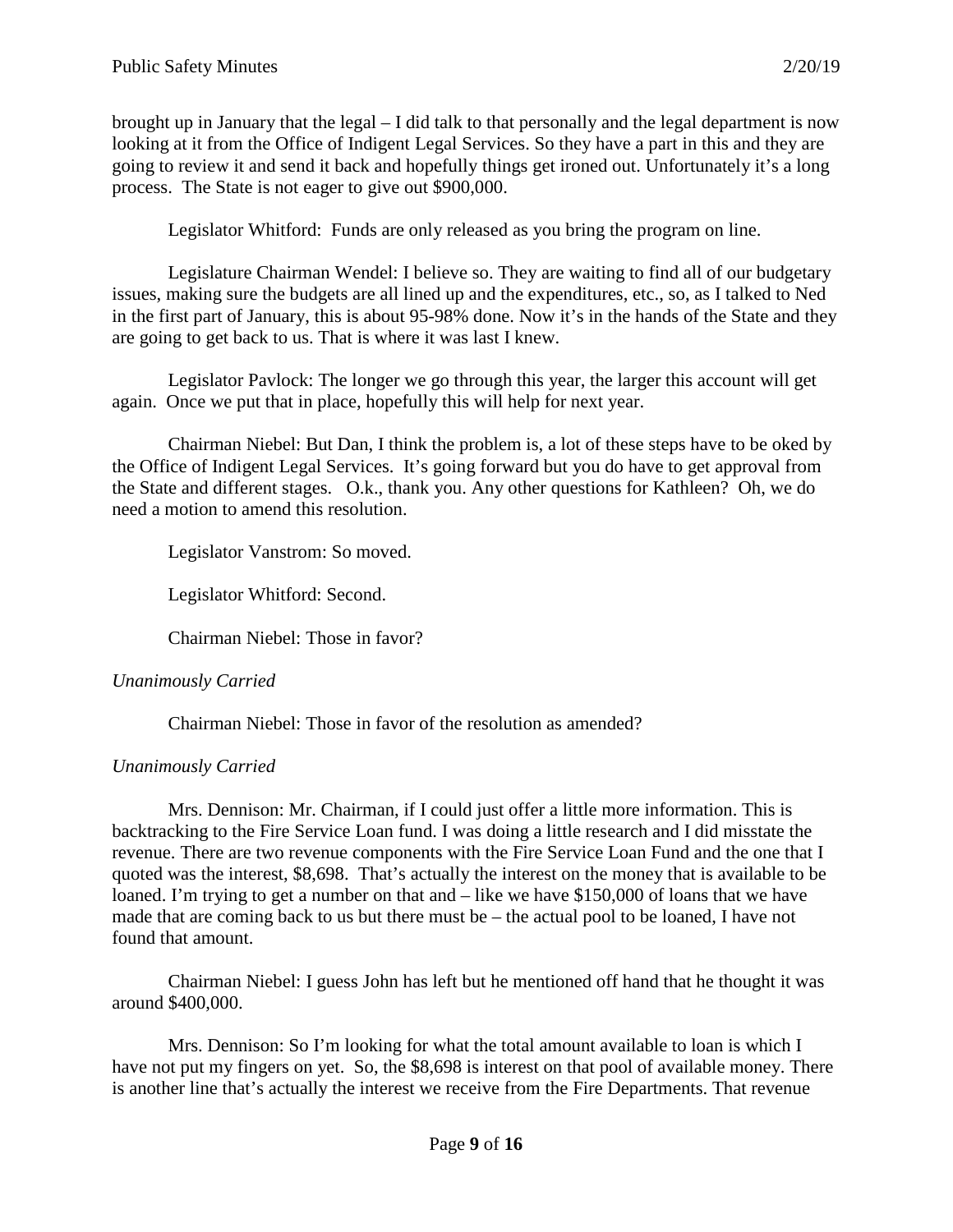budget for 2019 is \$2,000 and I just looked at some recent receipts of loan interest and the one that I looked at was a 2% rate. As I say, for tomorrow morning, I'll try and get our finger on what the actual total amount.

*(Cross talk)*

Legislator Pavlock: *(Inaudible).*

Mrs. Dennison: What interest they were charging?

Legislator Pavlock: So the pool money, let's say, we'll use \$400,000 and what are we earning on that?

Mrs. Dennison: The budget of what we earn on the pool is the \$8,698.

Legislator Pavlock: Right so –

Chairman Niebel: Two point something percent.

Legislator Pavlock: I would suspect that when we loan out the money that rate would be the same, yes? You wouldn't lose.

Chairman Niebel: Thanks Kathleen.

### Proposed Resolution- Amend 2018 Budget for Year End Reconciliations – District Attorney's **Office**

Ms. Kneer: This resolution is to authorize our personal services and our Crime Victim Unit. Due to an increase in work hours from 35 to 40 hours a week. We were able to pull from our contractual which we didn't have enough there to increase the personal services and decrease the appropriation account in the contractual in the DA's office for this \$14,960.

Chairman Niebel: So it's all within your account. You're increasing your point one but decreasing your point four.

Ms. Kneer: Yes.

Chairman Niebel: Simple enough. Any questions?

Legislator Vanstrom: Not on this one. Next one, I might.

Chairman Niebel: All in favor?

*Unanimously Carried*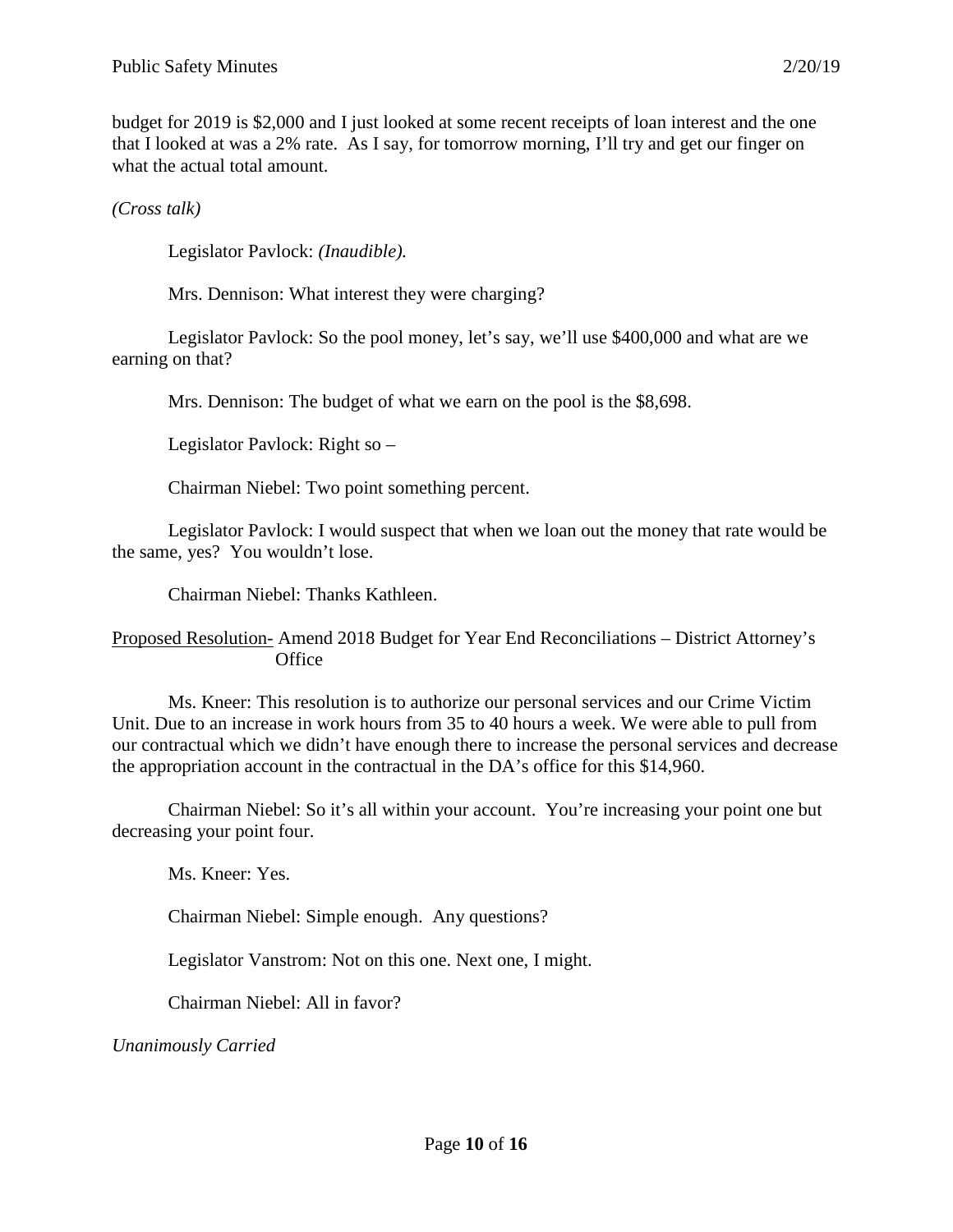Proposed Resolution- Amend Budget Appropriations and Revenues Associated with Vehicle Purchases by the District Attorney

Ms. Kneer: This one is similar to resolution 280-18 which we amended. It was based on the purchase prices of net trade in allowances in which we actually had to auction our vehicles through Auctions International. We sold one vehicle last year and we just sold one in January so we need to adjust.

Chairman Niebel: We had a very similar resolution to this back in December as I recall. Actually, I think it was for the exact same amount.

Ms. Kneer: Yes.

Chairman Niebel: Six thousand seven hundred and ninety two dollars.

Legislator Vanstrom: But why are we doing it again?

Chairman Niebel: You have to do it over, I think, four years, don't you?

Ms. Kneer: Yes.

Chairman Niebel: So last year was year one, this is year two and then there is year three and year four coming up, right?

Mrs. Dennison: That's correct.

Ms. Kneer: And we actually will have a surplus in our sale of equipment because the vehicle sold for \$9,200 so we've got \$6,792 this year, that we're accounting for.

Chairman Niebel: And \$6,792 last year and then –

Ms. Kneer: Right and then for two more years for a total of \$27,168.

Chairman Niebel: Is that what is comes to?

Ms. Kneer: Yes, total budget.

Mrs. Dennison: Well, it was not in the budget for 18' and 19' obviously, the budget for 20' and 21' has not been created yet but the purchase price of the vehicles is allocated over four years, so one quarter of the expense of purchasing the vehicle is charged to the DA and each year starting in 2018.

Legislator Vanstrom: *(Cross talk)* over budget, on budgets that haven't been created yet.

Mrs. Dennison: Well, I wouldn't say that he's over budget because the budget hasn't been created yet.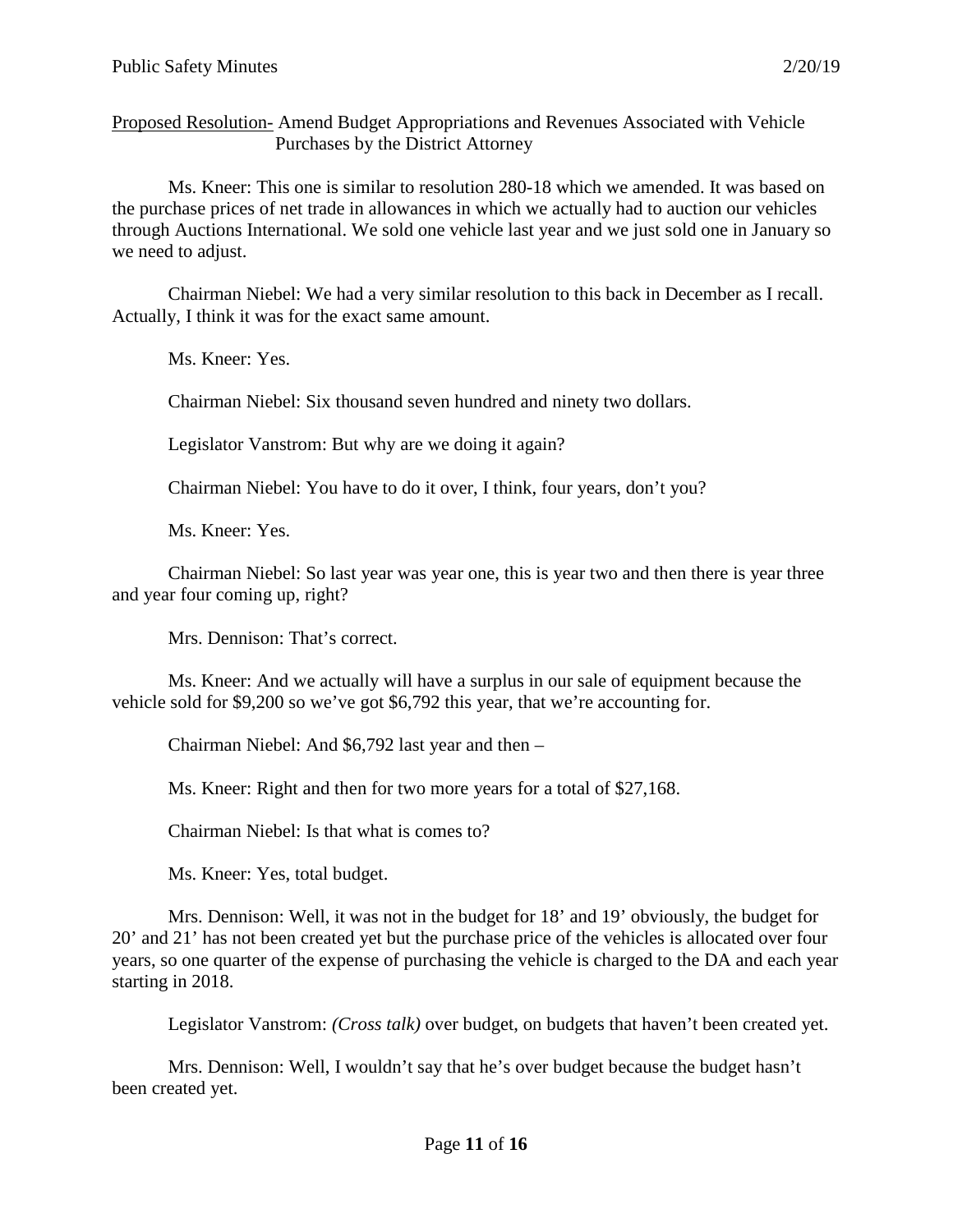Legislator Vanstrom: If we're amortizing the cost of the vehicle over budgets that haven't been created yet.

Mrs. Dennison: The purchase price of the vehicles, I mean, his 2020 budget will include 25% of the purchase price, yes.

*(cross talk)*

Legislator Pavlock: It will be offset by the \$6,792.

Mrs. Dennison: There is revenue and there was revenue in 2018, there is revenue from the sale of vehicles in 2019. There will not be revenue from sale of vehicles in 20' or 21'.

Legislator Vanstrom: I think that we budgeted a lot less than what we spent and so, I'm going to vote no on this but you might have other people that might support it. I mean, that's what happened so I want to call a dollar a dollar.

Chairman Niebel: That goes back to last year, I think Lisa. We did purchase two vehicles last year, correct?

Ms. Kneer: Yes.

Chairman Niebel: Roughly \$75,000, we budgeted about \$48,000 as I recall.

Mrs. Dennison: Yes.

Chairman Niebel: So we had under budgeted but this has to do with –

Legislator Vanstrom: We didn't under budget, he over spent. I can't take responsibility for the vehicles he picked out.

Chairman Niebel: Understood.

Mrs. Dennison: Yes, the purchase price was in excess of what was budgeted however there is revenue from trade-ins that offsets some of the - *(cross talk)…*

Chairman Niebel: Which we're trying to account for now in 2018/2019 and we'll have in the 2020 budget, right? We'll make those adjustments in 2020?

Mrs. Dennison: Mrs. Vanstrom is correct that the vehicles, the purchase price was \$27,168 more than what was in the capital vehicle budget for 2018. So, that extra cost is amortized over four years. So we need to add that expense into the 18' budget and 19' budget because they were already created. When we get to the 2020 budget, the vehicle purchase allocation will be 25% of the purchase price which will be \$18,711. That is going to be the vehicle purchase allocation budget in 2020 and 2021 assuming there is no other vehicles that are purchased.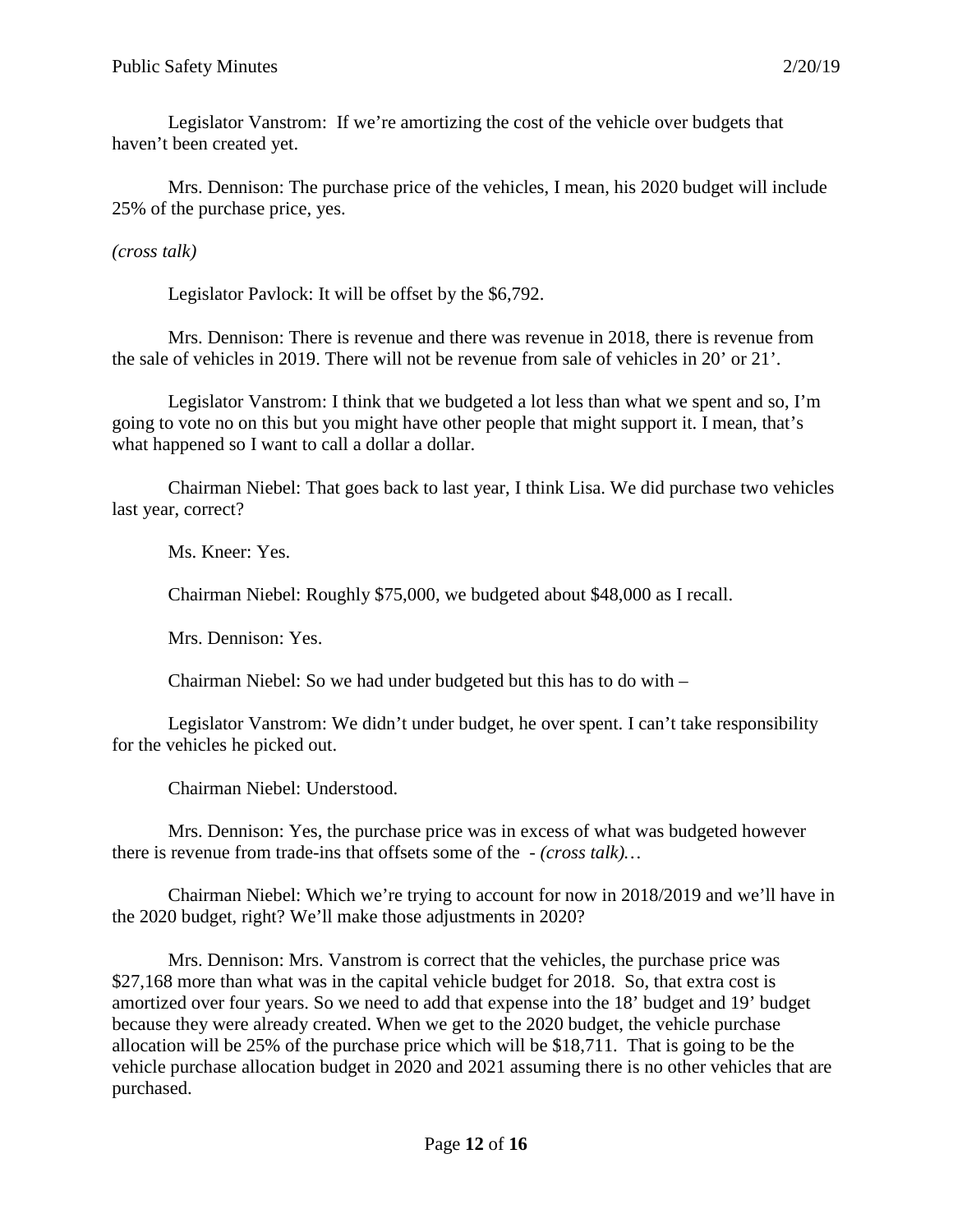Legislator Vanstrom: The allocations are based on past purchase prices?

Mrs. Dennison: The allocation is based on the actual price of the vehicle. The vehicle was purchased in 18' and so 25% of that price will be charged to the department in four years, starting in the year in which its purchased.

Chairman Niebel: Any further questions?

Legislator Whitford: I'm struggling to understand the four years, the 25% amortization, over – it doesn't seem like it's right.

Mrs. Dennison: Most departments when they purchase vehicles, they are purchased out of a – they have a capital budget for that. So they buy it out of their capital budget so they don't get hit with 100% of the purchase price in which they purchase it, we charge it back over four years. So they have the budget to buy the vehicle. The DA overspent his budget to buy the vehicle so that is why the purchase allocation expense had to be adjusted in 18' and also in 19'.

Legislator Whitford: I understand that, but I thought you said there was increased revenue with how much exactly was that?

Mrs. Dennison: I show there was \$14,000 –

Ms. Kneer: Actually the total was \$12,450 because *(cross talk)……*

Mrs. Dennison: O.k., so it's \$9,200?

Ms. Kneer: Yes.

Mrs. Dennison: So there is sale of equipment income in 2018, there was income of \$3,250 which was not originally budgeted.

Legislator Whitford: It was sixty some hundred you ended up with and you ended up with ninety something and that's why there is a difference of \$3,200?

Mrs. Dennison: We increased the revenue, we had additional expense because of the increase purchase allocation and additional revenue to go with it. In 18' the revenue budget was established as \$6,792. At the time we did the resolution, we thought that that vehicle was going to fetch at least that much at auction. The one sold in 2018, the purchase price was only \$3,250 at auction. So in 18', there is a revenue budget of \$6,792, the actual revenue is only \$3,250 but in 2019, revenue budget we're proposing would be \$6,792, the vehicle has already been sold for \$9,200.

Legislator Whitford: So it's pretty much a wash because you were under by \$3,200 and then you are over by approximately the same, correct? Or even less.

Mrs. Dennison: It is pretty much a wash in 18' and 19'.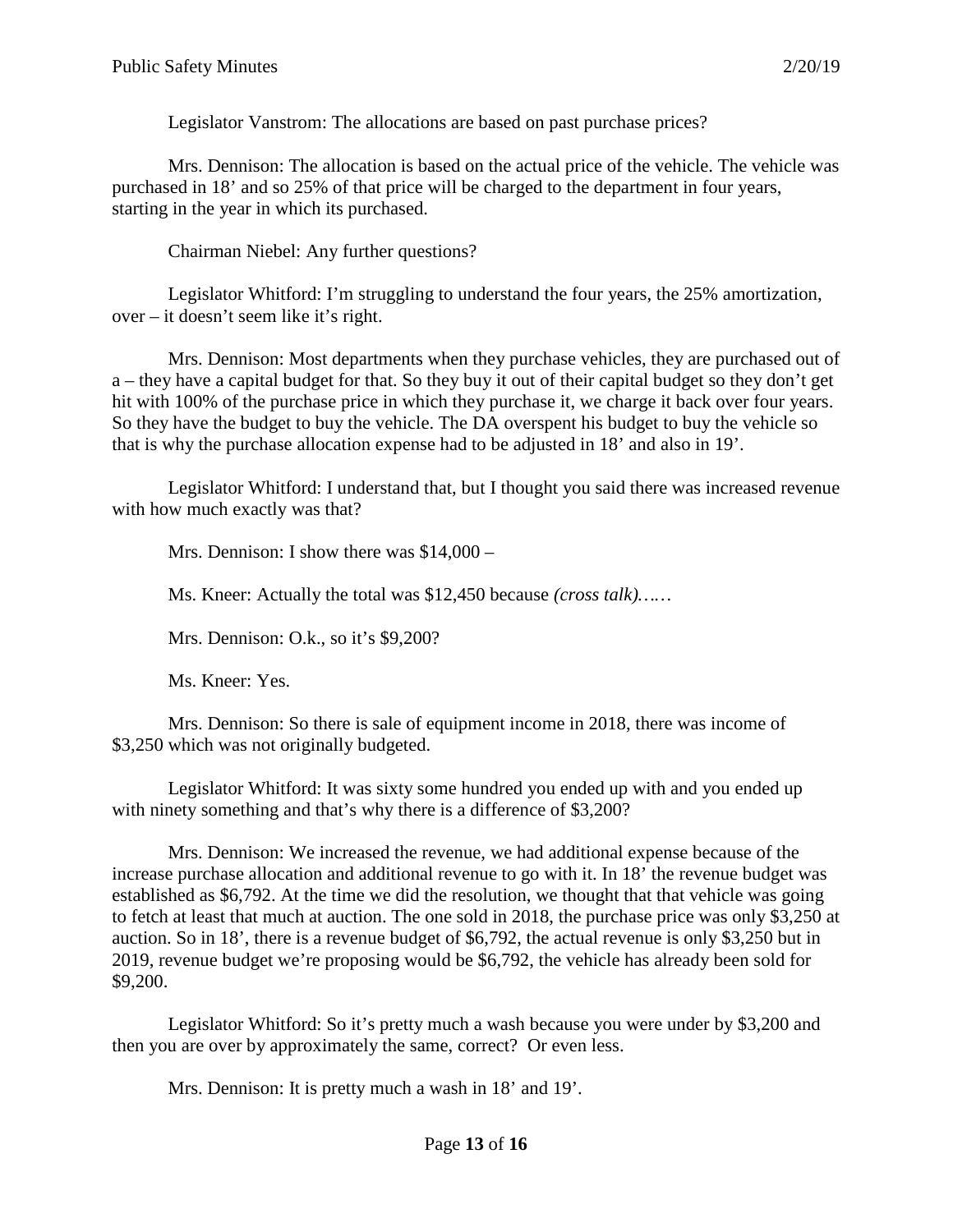Legislator Whitford: Right, what you estimated to get at auction, correct?

Mrs. Dennison: Well, the revenue budget was established to be equal to the additional expense. Really was not dependent on the auction price but given what the information that was forthcoming, it appeared that the sales at auction would be close to the additional expense in 18' and 19'.

Legislator Vanstrom: Kathleen, does this have anything to do with the fact that he went from trading in sedan's to buying Ford SUV's where there is a huge discrepancy on sticker prices, even if we get at government cost? Does that weigh into any of this?

Mrs. Dennison: When the budget was established, the request was for SUV's. I don't want to say for two SUV's, it sounds like, not four cars but his vehicle request was for SUV's. I can look up the model number if you would like.

Legislator Vanstrom: There wouldn't of been enough money to cover that purchase. They are expensive vehicles.

Mrs. Dennison: There is no dispute that he spent more than the original purchase price. He made a request, there was a purchase price, there was at trade-in allowance and then a net cost.

Legislator Vanstrom: They really didn't trade in. They took them to auction.

Mrs. Dennison: Right so in my opinion there is no fault of the DA that he sold at auction instead of getting a trade-in. The way the budget was created, it was assumed a trade-in and of course they were sold at auction. So that requires and should lead to an amendment because from an accounting standpoint, instead of getting one bill for the net cost of a vehicle, purchase price that trade-in, we're getting a higher bill for buying a vehicle and now we're getting revenue. In an ideal situation, the higher cost of the purchase and the revenue from the auction, would equal the original budget.

Chairman Niebel: Kathleen, but I think Lisa's concern is that, we budget a certain amount and yet what we purchased was an upgrade and that was quite a bit more than what was budgeted.

Mrs. Dennison: Yes.

Ms. Kneer: Two wheel drive to four wheel drive.

Legislator Whitford: Right, you are asking for approval for something that you've already done where it should have been at least *(inaudible).*

Mrs. Dennison: Yes.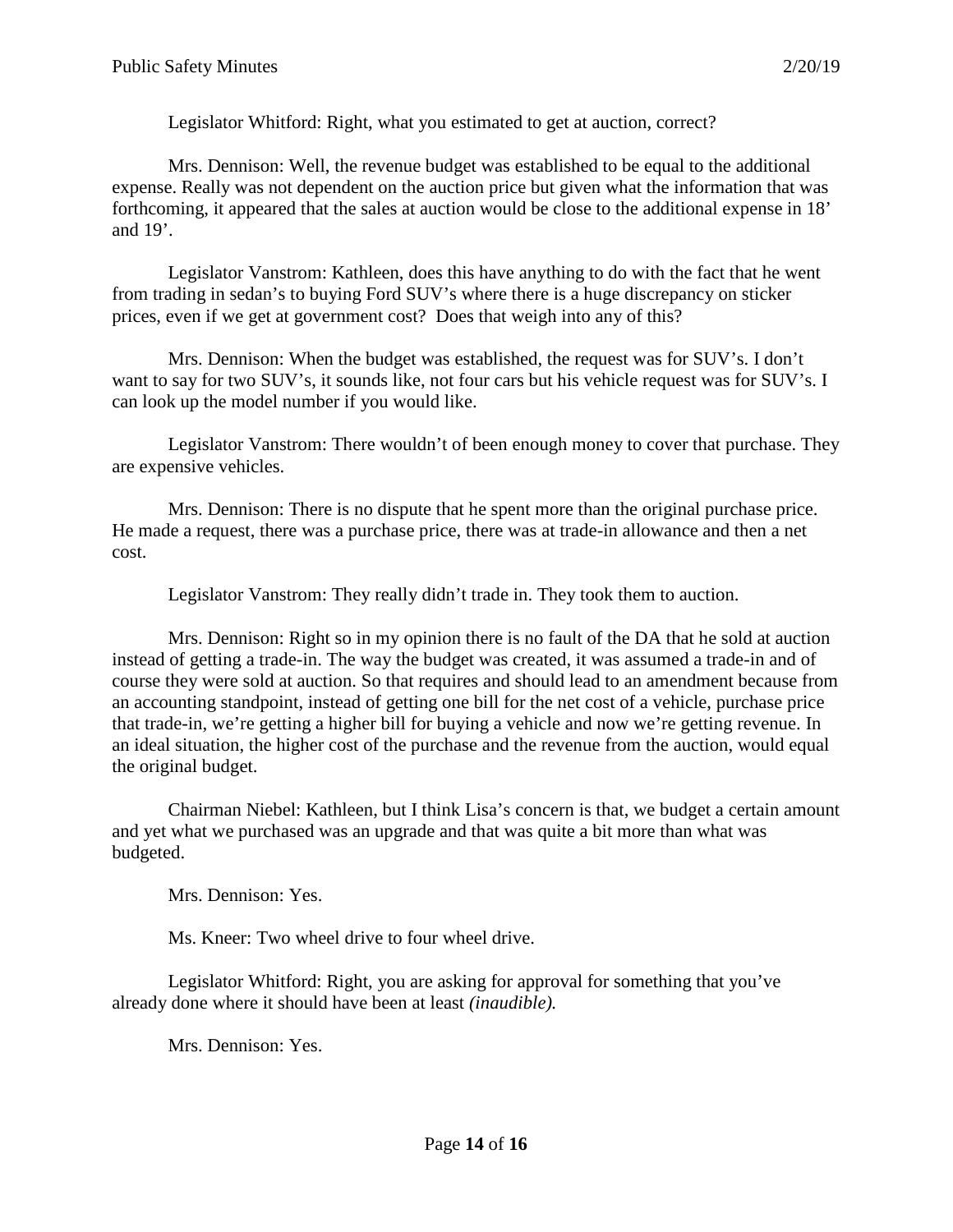Legislator Vanstrom: And we got the bill after we already owned the vehicles and took possession of the vehicles.

Mrs. Dennison: Part of the reason that happened as we discussed last year, December I guess, there is a peculiarity in the capital budgeting system for capital vehicles. So there was one department that included budgets for the DA, for Social Services, I believe for I.T.. So normally if someone is trying to overspend their budget, I would get a notification. They could not make the purchase unless I approved it. I never got the notification because it was one pot of money for the DA, Social Services, and I.T.

Legislator Vanstrom: Who helps the DA come up with this own budget within office because every year at budget time, they all come to us, we all sit through budget hearings and every department head brings a staff member that helped them create their budget and helps pay the bills. So, who did that?

Mrs. Dennison: I believe that he created his own. The vehicle budget he created on his own.

Chairman Niebel: Going forward, where we had this one pot where everything was grouped together, now going forward, it will be department by department and you'll have more control over it?

Mrs. Dennison: Yes.

Chairman Niebel: You'll be able to see what was budgeted versus what they are trying to buy?

Mrs. Dennison: Yes. We have already instituted that, that each capital vehicle budget is in its own department.

Chairman Niebel: So right now what we're addressing right here is just an accounting function for 2019, basically.

Mrs. Dennison: Well, yes and no. If you do not approve the resolution, what will happen is – the DA will have a lower contractual budget. His budget will remain the original purchase allocation which I think was around \$11,000. Yeah, \$11,919 is what was budgeted for the cost of his vehicles. That was the budget in 18', that was the budget in 19', that is the projected budget for 20' and 21'. So if the resolution is not approved, his vehicle allocation line item will remain at \$11,919.

Legislator Whitford: Rather than \$17,000?

Mrs. Dennison: Correct because his actual charge, he will be charged on that line item, \$18,711. One quarter of the purchase price. So, he will have to make up – he'll have to save \$6,792 some place else in order to be on budget for the contractual category.